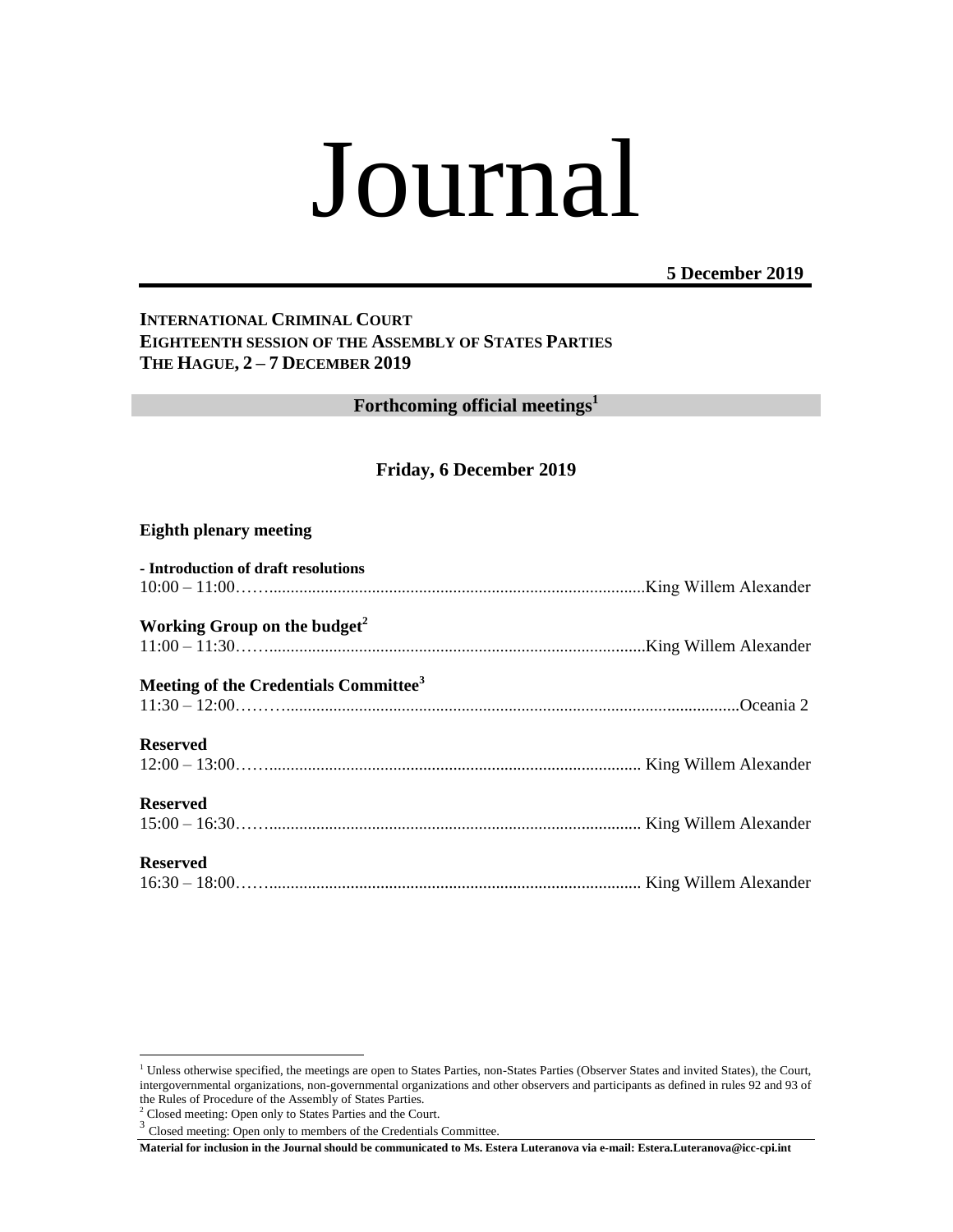# **Saturday, 7 December 2019**

**Ninth plenary meeting**

- **- Adoption of resolutions**
- **- Consideration of reports**
- **- Report of the Credentials Committee**
- **- Oral report of the Rapporteur**
- **- Adoption of the report**
- **- Closure of the session**
- 10:00 13:00……........................................................................................King Willem Alexander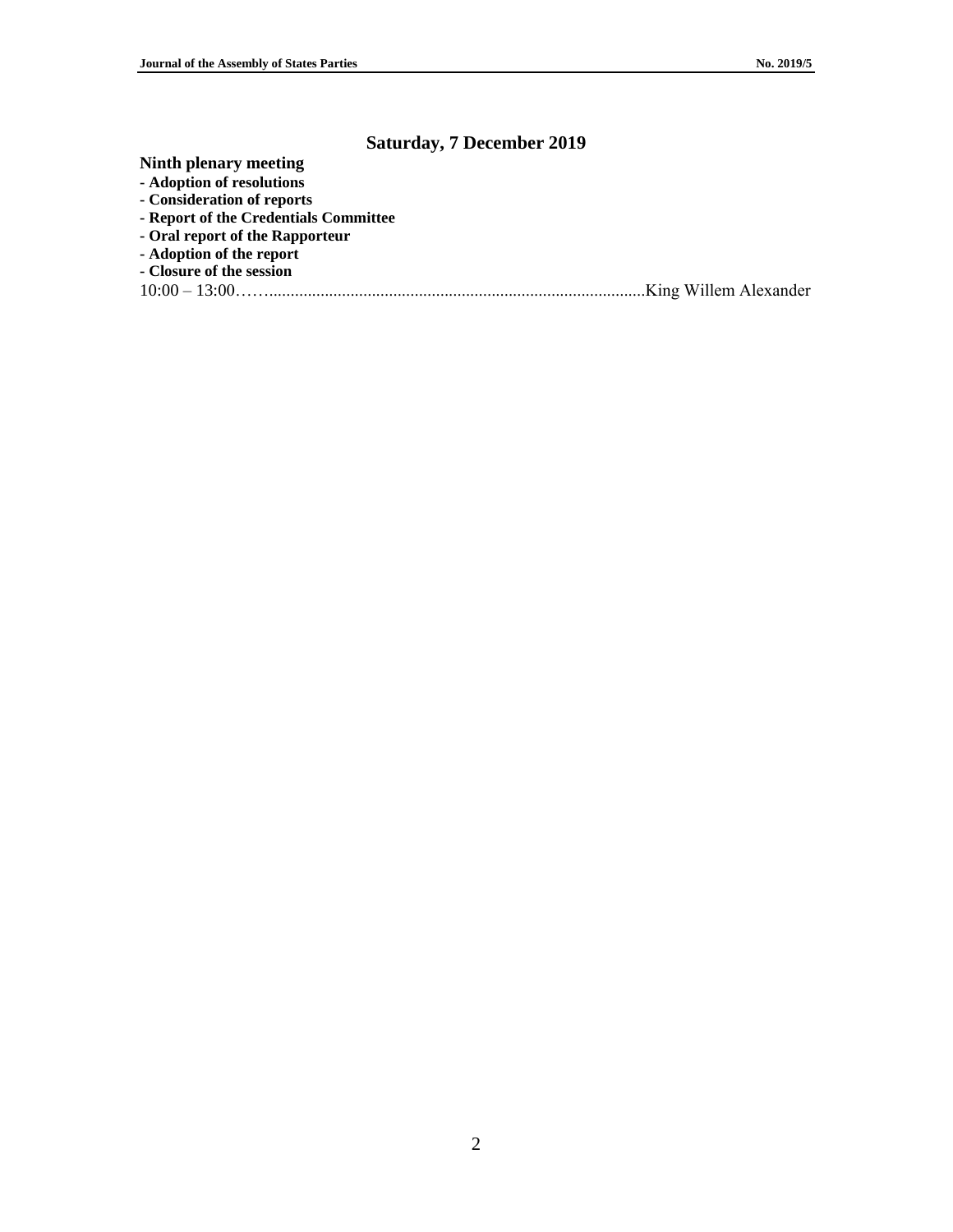# **Other forthcoming meetings**

# **Friday, 6 December 2019**

| Enhancing Prosecution: A Crucial Factor in Cooperation for Core International Crimes<br>(co-hosted by Australia, Sweden, the International Center for Transitional Justice (ICTJ)<br>and the International Nuremberg Principles Academy)                                                                                         |  |
|----------------------------------------------------------------------------------------------------------------------------------------------------------------------------------------------------------------------------------------------------------------------------------------------------------------------------------|--|
| European Union coordination meeting <sup>4</sup>                                                                                                                                                                                                                                                                                 |  |
| Launch of the ICC Office of the Prosecutor's report on Preliminary Examination Activities<br>2019 (co-hosted by Bulgaria, Finland, Niger, Senegal, Slovenia, Tunisia, Uruguay and the<br><b>ICC Office of the Prosecutor (OTP))</b>                                                                                              |  |
| Turning challenges into opportunities: Rethinking UN and civil society cooperation towards<br>accountability in Myanmar and Syria (co-hosted by the Netherlands, Switzerland, Human<br>Rights Watch, the Independent Investigative Mechanism (Myanmar) and International,<br><b>Impartial and Independent Mechanism (Syria))</b> |  |
| Establishing Reparative Justice for Victims of International Crime (co-hosted by Ireland<br>and the Institute for Security Studies (ISS))                                                                                                                                                                                        |  |
| In the Aftermath of ISIL: Community Hearings for Gender-Based Violence Survivors and<br>their Communities in Iraq (co-hosted by Canada and MADRE)                                                                                                                                                                                |  |
| Paths to Justice and Accountability for Venezuela: Ongoing Initiatives by the International<br>Community (co-hosted by the Global Centre for the Responsibility to Protect, Defiende<br><b>Venezuela and Un Mundo Sin Mordaza)</b>                                                                                               |  |
| 11 Years After the August War: Uninterrupted Story of Impunity (co-hosted by the United<br>Kingdom, Georgian Coalition for the International Criminal Court (GCICC) and Justice<br>International))                                                                                                                               |  |
| $13:00-15:00$ Antarctica<br>Reception on the occasion of the eighteenth session of the Assembly of States Parties (co-<br>hosted by the City of The Hague and the Coalition for the International Criminal Court<br>$(CICC))^5$                                                                                                  |  |
|                                                                                                                                                                                                                                                                                                                                  |  |

 $\overline{a}$ <sup>4</sup> Closed meeting: Open only to members of the group.

<sup>&</sup>lt;sup>5</sup> By invitation only.<br><sup>6</sup> Stadhouderslaan 43, 2517 HV The Hague.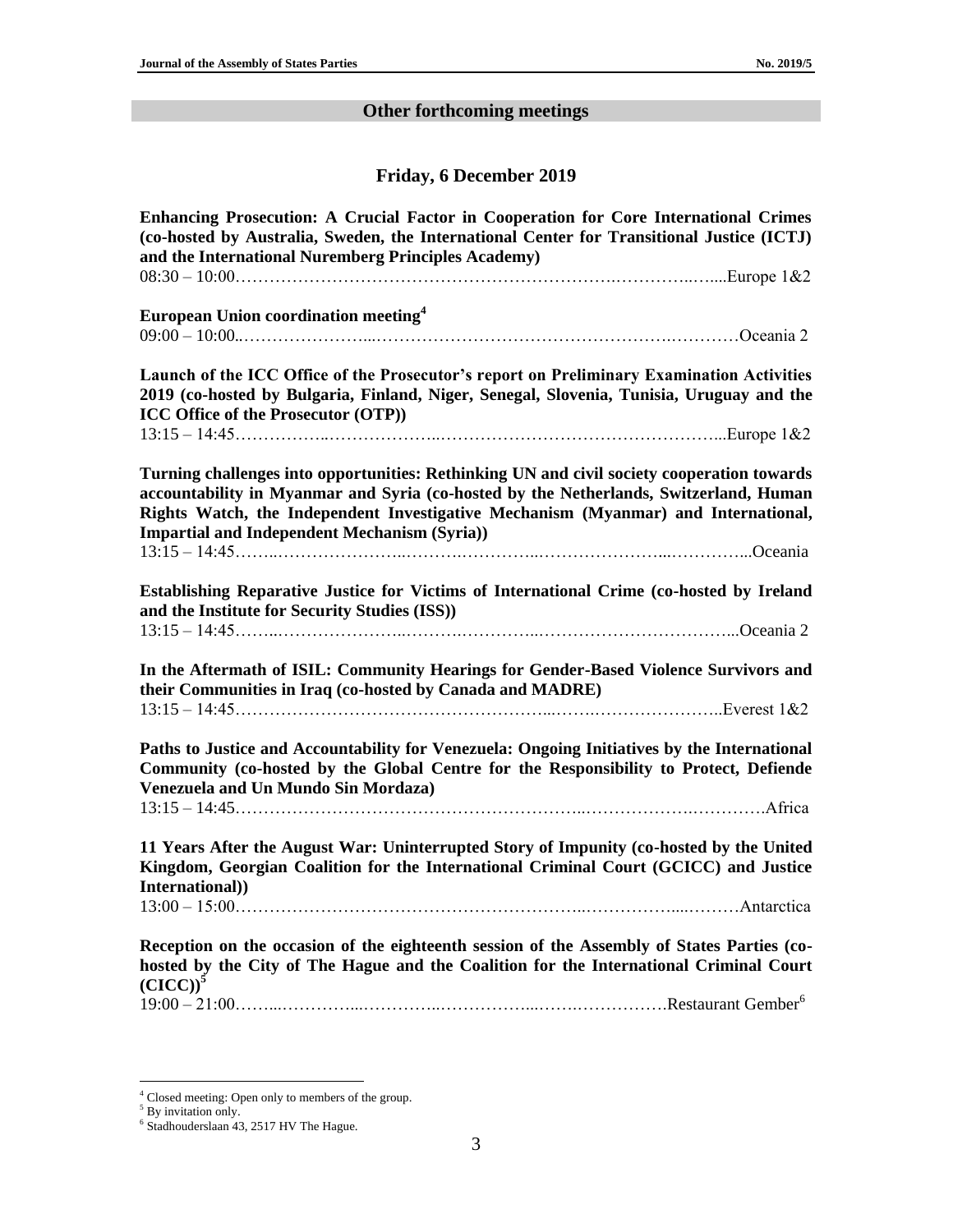# **Saturday, 7 December 2019**

| Bureau meeting <sup>7</sup><br>$08:30-09:30$ Oceania |  |
|------------------------------------------------------|--|
| European Union coordination meeting <sup>8</sup>     |  |
|                                                      |  |

## **Exhibits**

**Bringing justice home: from the ICC to the victims in Palestine (co-hosted by the State of Palestine and Al-Haq)** 2 to 7 December…………………………………The west hallway to the World Forum Theatre<sup>9</sup>

 $\overline{a}$ 

 $7$  Closed meeting: Open only to members of the Bureau.

<sup>8</sup> Closed meeting: Open only to members of the group.

<sup>9</sup> Opposite conference room Europe 1&2.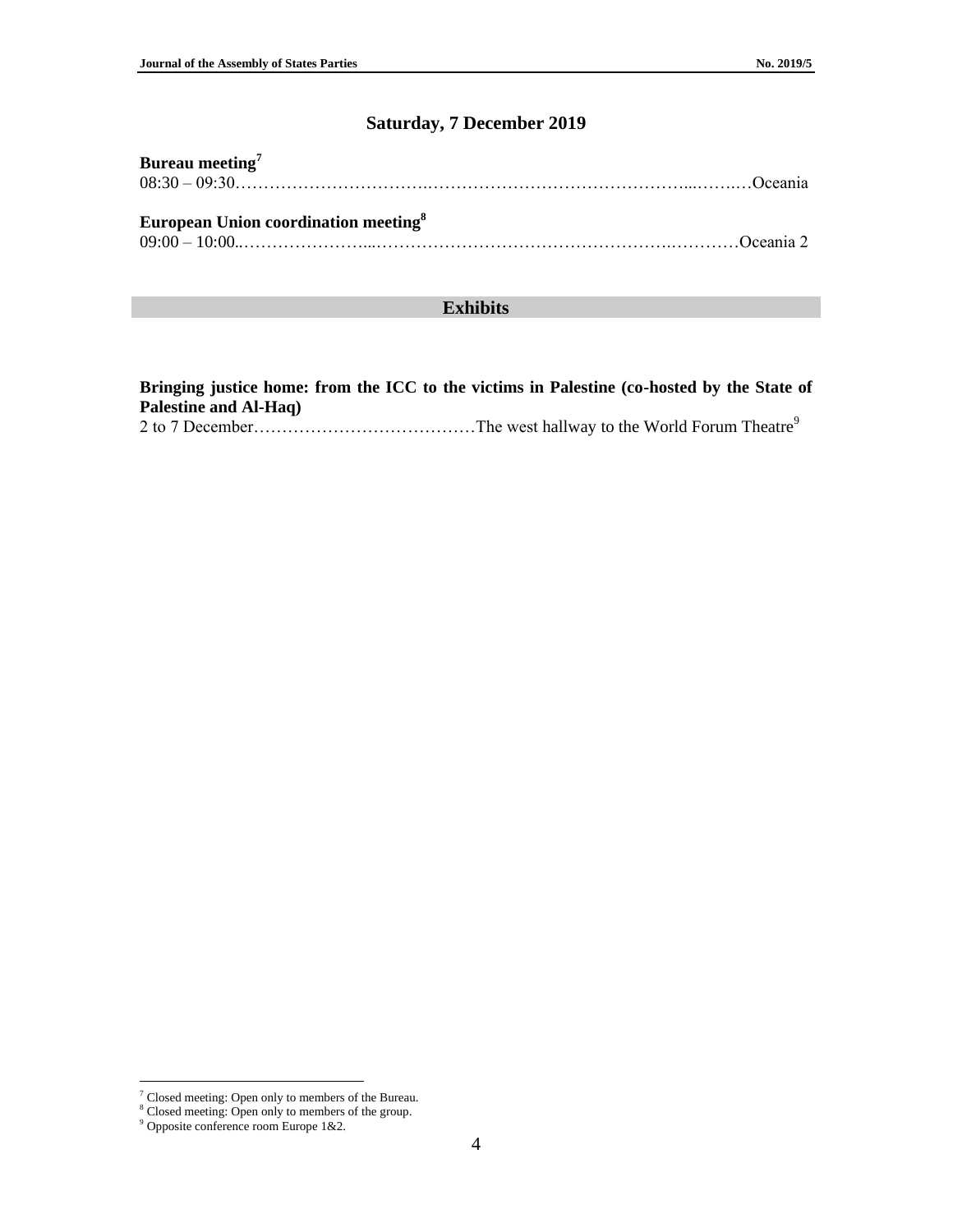#### **Announcements**

**Free WiFi is available in the building.** Password: "worldforum"

**For catering service please contact:** Ms. Johanna Weiland E: johanna.weiland@worldforum.nl T: +31(0)6 120 11 876

| For information and costs of audio/video system, or any special IT need, please |  |
|---------------------------------------------------------------------------------|--|
| contact:                                                                        |  |
| Ms. Johanna Weiland                                                             |  |
| E: johanna.weiland@worldforum.nl                                                |  |
| $T: +31(0)612011876$                                                            |  |

#### **Eighteenth session documentation, including daily updated ASP Journal can be found on the website of the Assembly at: https://asp.icccpi.int/EN\_Menus/asp/sessions/documentation/18th%20session/pages/default.aspx**

**The payment at the restaurant and food counters (World Café and Oceania Lounge) can only be made by card (debit and credit). They do not accept cash.**

#### **Guidelines for the preparation and conduct of sessions of the Assembly**

The Guidelines adopted by the Bureau of the Assembly of States Parties on 15 November 2018 regarding side events, general debate and documents can be found on the website of the Assembly at the following link:

#### https://asp.icc-

cpi.int/iccdocs/asp\_docs/ASP17/Guidelines%20preparation%20and%20conduct%20of%20ASP% 2029Nov2018.1200.pdf.

#### **Prepared statements**

Speakers at the Assembly of States Parties are advised that providing in advance copies of prepared statements which they intend to read out in the Assembly greatly facilitates the work of the Secretariat by permitting a sufficient number of copies to be distributed to all meeting participants and by assisting interpreters, reporters and press officers in maintaining the quality of the product delivered. Although interpretations rely upon the statement actually delivered, copies of texts help interpreters to correctly render details and nuances. Speakers are therefore encouraged, whenever possible, to provide copies of their statements, as early as possible in advance of delivery, to the Conference Officer in the King Willem Alexander Hall.